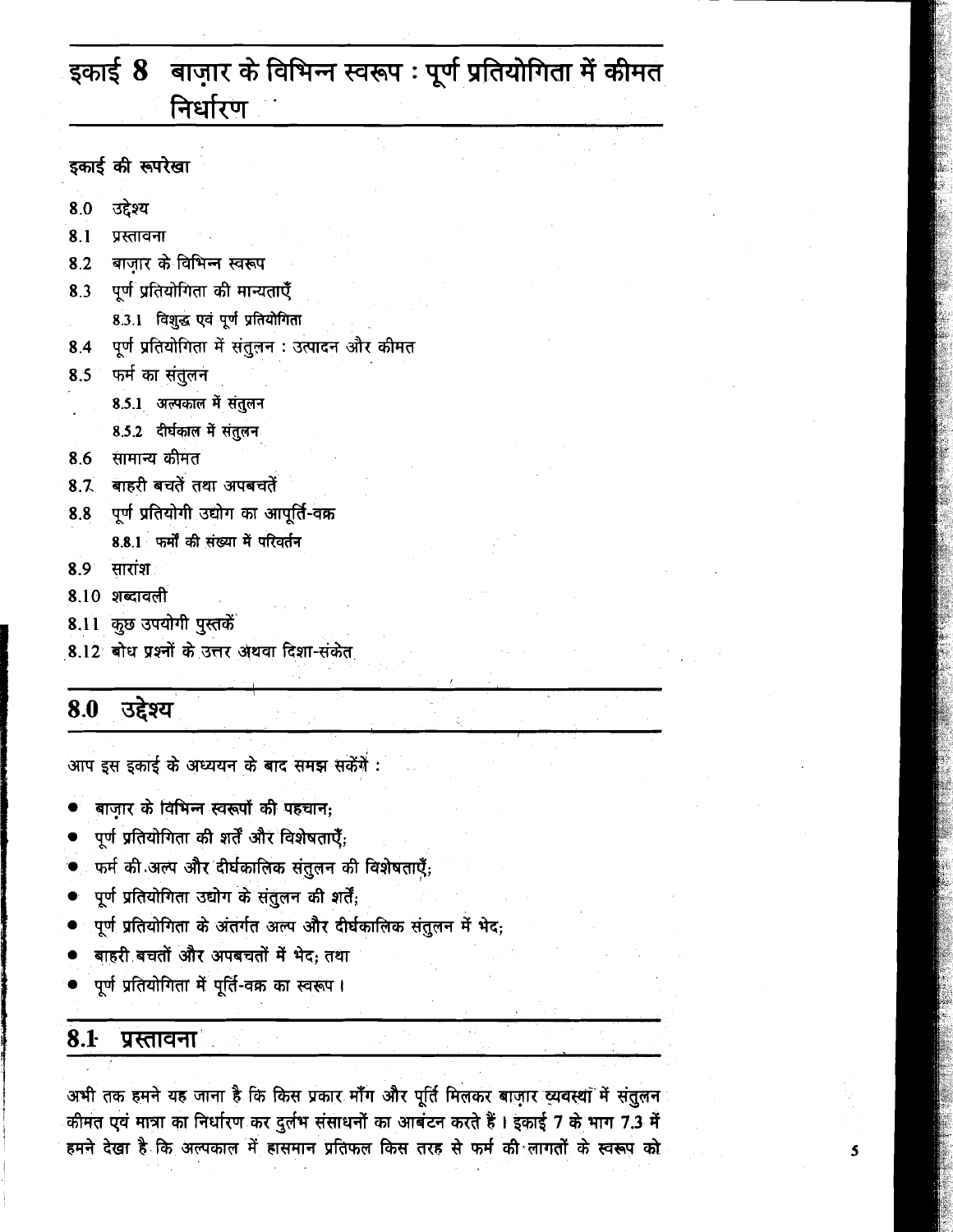प्रभावित करते हैं। हमने वहाँ इस बारे में चर्चा की थी कि दीर्घकाल में जब फर्म संसाधनों के प्रयोग में बदलाव ला सकती है तो वह किस तरह से न्यूनतम लागत पर उत्पादन करने में सफल रहती है।

इस इकाई में हमारा ध्यान फर्म द्वारा पूर्ण प्रतियोगिता में अधिकतम लाभ कमाने की प्रक्रिया पर केंद्रित रहेगा। हम जानते ही हैं कि लाभ आगतों तथा लागतों का अंतर होता है। किन्हीं दी गई माँग-पूर्ति की दशाओं में फर्म की आगतें इस बात पर निर्भर करती हैं कि अपने उद्योग में उसे कितनी स्पर्धा या प्रतियोगिता का सामना करना पडता है (उद्योग किसी वस्तु बेचने/बनाने वाली सभी फर्मों के समूह का ही नाम है)। उद्योगों को हम चार प्रकार के बाजारों पूर्ण प्रतियोगिता, एकाधिकार, एकाधिकारी प्रतियोगिता एवं अल्पाधिकार में रख सकते हैं।

#### बाज़ार के विभिन्न स्वरूप 8.2

एक पूर्ण प्रतियोगी बाजार या उद्योग की पाँच विशेषताएँ होती हैं: (1) वस्तु के क्रेताओं तथा विक्रेताओं की बड़ी संख्या, (2) किसी भी क्रेता या विक्रेता का बाजार कीमत पर कोई नियंत्रण नहीं, (3) उद्योग में आने या इसे छोड़ने पर कोई पाबंदी नहीं, (4) सभी फर्में एक-जैसा उत्पादन करती हैं: तथा (5) बाजार के विषय में सभी को परी जानकारी सलभ रहती है।

एकाधिकारी बाजार में केवल एक विक्रेता होता है जो कि ऐसी वस्तु बेचता है जिसका निकट प्रतिस्थापक (close substitute) उपलब्ध नहीं होता । इस बाजार में यह फर्म ही उद्योग होती है यानि उद्योग में केवल एक ही फर्म होती है तथा बाजार में प्रवेश पर प्रतिबंध भी हो सकते हैं। फर्म का कीमत पर पूर्ण नियंत्रण रहता है तथा वह (एकाधिकारी) अधिकतम लाभ कमाने के लिए आवश्यक स्तर पर कीमत का निर्धारण करता है। बाजार व्यवस्था के इस स्वरूप पर हम इसी खंड की इकाई 9 में विस्तृत चर्चा करेंगे।

पूर्ण प्रतियोगिता तथा एकाधिकार की दो धुरियों के बीच में हम एकाधिकारी प्रतियोगिता और अल्पाधिकार को रखते हैं। एक विशेषता को छोड़कर इसकी बाकी सभी विशेषताएँ वे होती हैं जो .<br>पूर्ण प्रतियोगिता बाजार की होती है । इसकी अलग विशेषता यह है कि फर्मों के उत्पाद विभेदित (differentiated) होते हैं (पूर्ण प्रतियोगिता में उत्पाद समरूप होते हैं)। उत्पाद भिन्न होने से फर्म को कुछ एकाधिकारी शक्ति मिलती है। इससे फर्म कुछ सीमा तक अपने उत्पाद के मूल्य को प्रभावित कर सकती है।

अल्पाधिकार एक और बाज़ार व्यवस्था है। ऐसे उद्योग में कुछ इनी-गिनी फर्में होती हैं। इस बाज़ार की फर्मों की परस्पर निर्भरता इस सीमा तक पहुँच जाती है कि कोई फर्म प्रतिद्वंद्वियों की प्रतिक्रिया का आकलन किए बिना स्वतंत्र रूप से कीमत में परिवर्तन का कोई फैसला नहीं कर सकती। इस व्यवस्था की कुछ व्याख्या हम इकाई 10 में ही करेंगे।

इस इकाई में हमारा सारा ध्यान पूर्ण प्रतियोगी बाजार व्यवस्था में फर्म के उत्पादन की कीमत के निर्धारण पर ही केंद्रित रहेगा ।

# 8.3 पूर्ण प्रतियोगिता की मान्यताएँ

पूर्ण प्रतियोगिता की अवधारणा के दो आधारस्तंभ हैं - (1) फर्म का व्यवहार; तथा (2) जिस उद्योग में फर्म कार्य करती हैं, उसका स्वरूप । फर्म कीमत को स्वीकार करती हैं । यह अपने उत्पादन के स्तर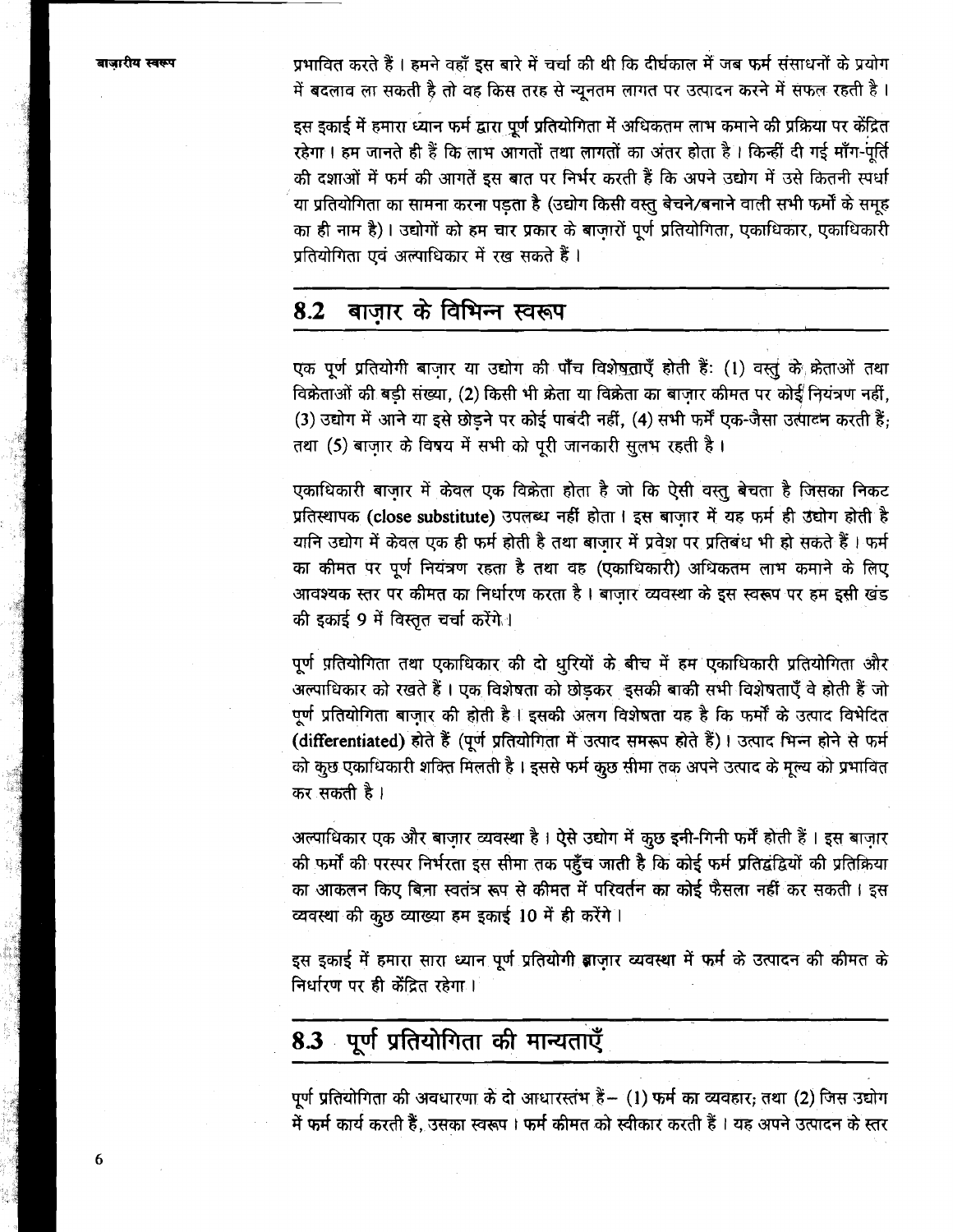या विक्रय को बदलकर भी कीमत पर कोई प्रभाव नहीं डाल पार्ती । अतः उसे बाजार में व्याप्त कीमत पर ही संतोष करना पड़ता है।

बाजार के विभिन्न स्वरूप : पर्ण प्रतियोगिता में कीमत निर्धारण

 $\overline{7}$ 

उद्योग की सबसे बड़ी विशेषता इसमें प्रवेश तथा निर्गमन की स्वतंत्रता है। इसका अर्थ है जब चाहे नई फर्म इस उद्योग में आ सकती है तथा कोई पुरानी फर्म अपनी इच्छा से उद्योग छोड़ भी सकती है। वर्तमान फर्में, नई फर्मों के आने से नहीं रोक सकती और न ही प्रवेश या निर्गमन पर कोई कानूनी रुकावट होती है।

कीमत स्वीकार करने के व्यवहार के कुछ परिणाम होते हैं। आइए इसे एक उदाहरण द्वारा समझने का प्रयास करें। एक गेहूँ का उत्पादक किसान है और एक कार निर्माता। कार-निर्माता को बाज़ार पर अपना अधिकार मालूम है। अगर यह कारों के दाम बढ़ाएगा तो निश्चित रूप से बिक्री कम हो जाएगी। वह दाम घटाकर अपने प्रतियोगियों के कुछ ग्राहक खींचने का प्रयास भी कर सकता है। अतः यह फर्म कीमत का स्वीकार करने वाली फर्म नहीं है । इसकी माँग-वक्र नीचे की ओर ढलवाँ है तथा यह उसी पर किसी कीमत-उत्पादन संयोजन का अंततः चयन करती है ।

परंतु गेहूँ का उत्पादक किसान, कार-निर्माता से कई तरह से भिन्न है। इसी से इसका कीमत-स्वीकृति व्यवहार भी निर्धारित होता है:

एक-समान उत्पादन : कार-निर्माता तो विभेदित (differentiated) उत्पादन बेचता है। उसकी तुलना में गेहूँ उत्पादक की स्थिति बहुत भिन्न है । गेहूँ की किसी किस्म में इस बात से कोई फर्क नहीं आता कि उसे किसके खेत में उगाया गया है। अतः सभी किसान एक-जैसा गेहूँ बेचते हैं। यदि किसान ज़रा भी कीमत बढ़ाता है तो सभी लोग दूसरों से गेहूँ खरीदना शुरू कर सकते हैं। अतः कीमत स्वीकार करने का व्यवहार तभी होगा जबकि फर्म समान या समरूप उत्पादन बेच रही हो।

ग्राहक को पूरी जानकारी होना : यह भी कीमत स्वीकृति व्यवहार के लिए आवश्यक शर्त है। कोई भी ग्राहक अनजाने में भी अधिक दाम नहीं देता।

विक्रेताओं की बड़ी संख्या : कार एवं गेहूँ उत्पादकों में एक और बहुत बड़ा अंतर है। एक गेहूँ उत्पादक किसान का कुल उत्पादन में हिस्सा बहुत ही कम होता है। अतः इसके उत्पादन का कीमत पर प्रभाव नहीं पड़ता। वह बाजार कीमत पर चाहे जितना माल बेच सकता है। उसकी माँग-वक्र क्षितिजीय अक्ष के समानांतर रहती है।

# 8.3.1 विशुद्ध एवं पूर्ण प्रतियोगिता

अर्थशास्त्री सामान्यतः विशुद्ध तथा पूर्ण प्रतियोगिता में भेद करते हैं। उपरोक्त शर्तें विशुद्ध प्रतियोगिता की स्थिति बताती है। पूर्ण प्रतियोगिता के लिए कुछ अतिरिक्त मान्यताएँ भी महत्त्वपूर्ण होती हैं-(क) संसाधन एक से दूसरे उद्योग में बिना किसी बाधा के आ-जा सकते हैं; तथा (ख) परिवहन लागतें शन्य हैं ।

्हमारी आगे की चर्चा पूर्ण प्रतियोगिता पर केंद्रित रहेगी न कि विशुद्ध प्रतियोगिता पर ।

## बोध पृश्न 1

1) पूर्ण प्रतियोगिता की पूर्व-धारणाओं का संक्षेप में वर्णन कीजिए।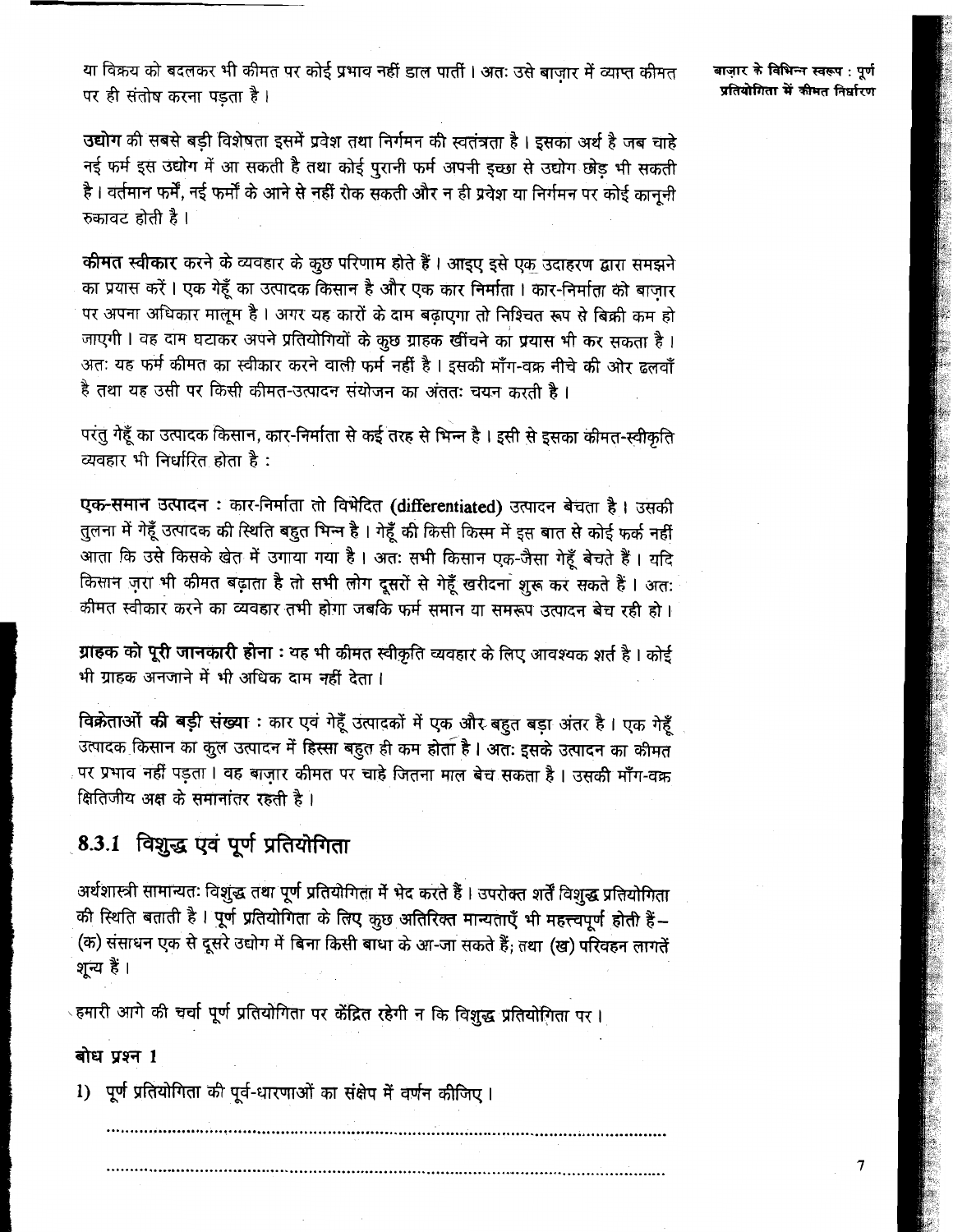2) एकाधिकार एवं अल्पाधिकार का अंतर दो वाक्यों में समझाइए।

### पूर्ण प्रतियोगिता में संतुलन : उत्पादन और कीमत 8.4

एक पूर्ण प्रतियोगी फर्म को कीमत स्वीकारक कहा⁄ गया है, परंतु यह किस कीमत को स्वीकार करती है? पूर्ण प्रतियोगिता में संतुलन कीमत स्तर वह होता है जिसपर बाज़ार में सभी क्रेताओं की कुल माँग सभी फर्मों की कुल पूर्ति के समान हो, अर्थात् जहाँ बाज़ार माँग-वक्र बाज़ार की पूर्ति-वक्र को काटती हो। इसी बाज़ार संतुलन को हमने चित्र 8.1 में दिखाया है। संतुलन बिंदु E पर बाज़ार में OP कीमत पर OQ मात्रा खरीदी और बेची जाती है। प्रत्येक फर्म इसी कीमत को स्वीकार करती है तथा अधिकतम लाभ कमाने का व्यवहार इस कीमत के अनुरूप अपने उत्पादन के स्तर के निर्धारण तक ही सिमट कर रह जाता है।

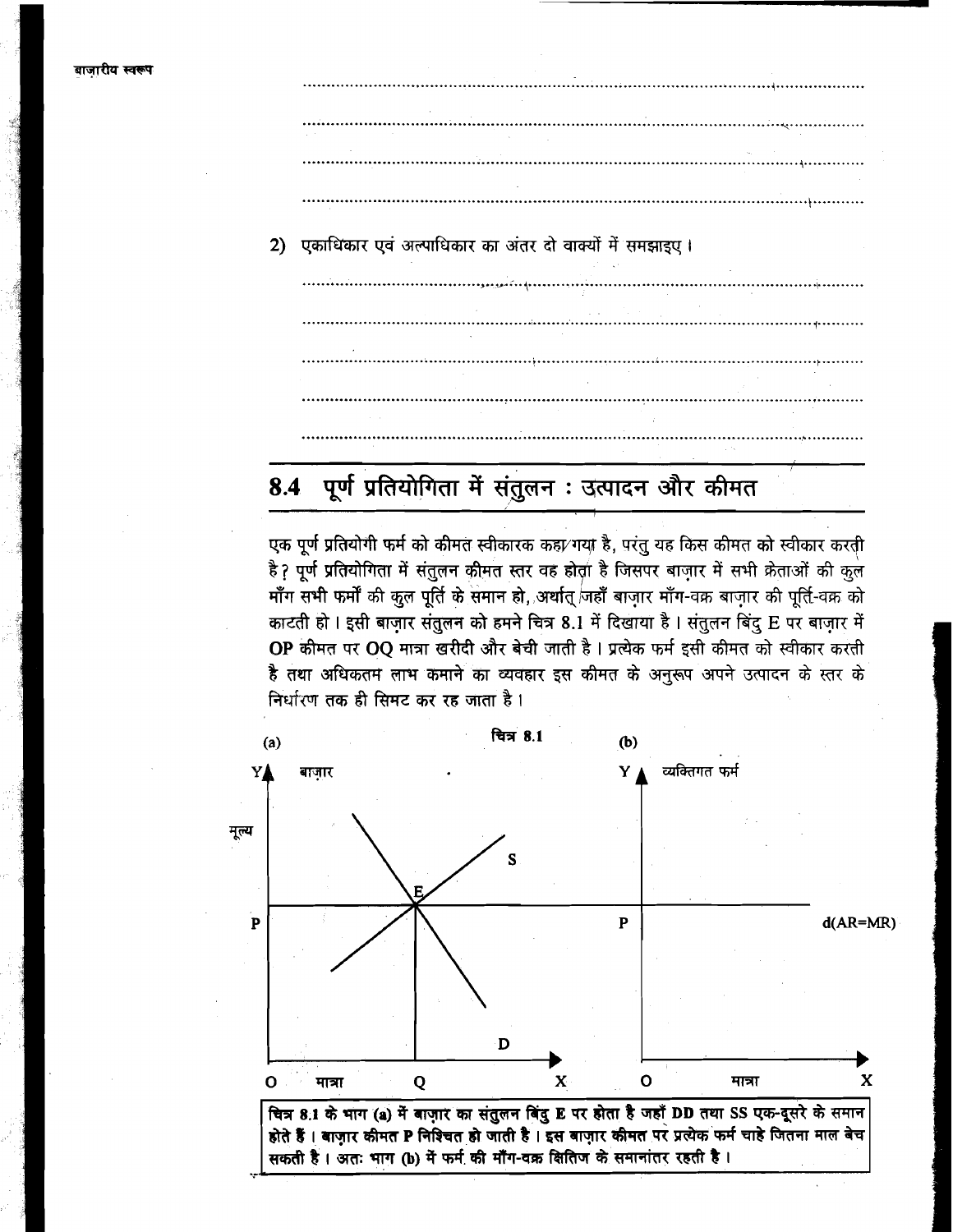फर्म अपने उत्पादन की कीमत को प्रभावित नहीं कर सकती । इसका आकार बाज़ार की तुलना में बहुत ही छोटा होने के कारण कीमत पर इसका कोई नियंत्रण नहीं रहता । यह बाज़ार भाव जितना चाहे उतना माल बेच सकती है । इसी कारण से इसकी मॉॅंग-वक्र पूर्णतः लोचशील होती है । परंतु यह बात ध्यान देने योग्य है कि एक पूर्ण प्रतियोगी बाज़ार की बाज़ार-माँग कभी पूर्णतः लोचशील होनी आवश्यक नहीं । चित्र 8.1 (a) की माँग-वक्र D यही दिखा रही है । यह सभी परिवारों की इस वस्तु के लिए कुल माँग है। आपको ध्यान होगा कि इकाई 2 में व्यक्तियों की अलग-अलग सामूहिक माँग-वक्रों के संबंध पर चर्चा हुई थी। इसी तरह, बाज़ार की आपूर्ति के बारे में भी उसी इकाई 2 में बातचीत की गई थी ।

बाजार कीमत एक फर्म के उत्पादन से प्रभावित नहीं होती। अतः इस फर्म द्वारा एक इकाई अधिक बेचने से प्राप्त सीमांत आगम भी बाज़ार में प्रचलित कीमत के ही समान होगी। औसत आगम तो परिभाषा ही इस प्रकार होती है कि यह कीमत के समान रहती है (औसत आगम = कुल आगम ÷ बेची गई इकाइयाँ)। अतः इस फर्म के लिए P = AR = MR । यह तीनों उत्पादन के स्तर के साथ घटते-बढते नहीं, स्थिर रहते हैं।

कूल आगम (TR) : फर्म की कूल आय आगम उस द्वारा बेची गई इकाइयों तथा कीमत का गणनफल ही है ।

अतः  $TA = P \times Q$ .

फर्म कीमत स्वीकारकर्ता है। अतः प्रत्येक अतिरिक्त इकाई उत्पादन से इसकी कुल आगम में होने वाली वृद्धि का परिमाण स्थिर रहता है।

औसत आगम (AR) : फर्म द्वारा प्राप्त इकाई आगम ही है। यह कुल आगम तथा उत्पादन का अनुपात है। फर्म अपना उत्पादन एक स्थिर कीमत पर ही बेचती है। अतः गणितीय दृष्टि से

 $AR = TR/Q = P \times Q/Q = P$ 

सीमांत आगम (MR) : उत्पादन में एक इकाई परिवर्तन से कूल आगम में आया परिवर्तन ही सीमांत आगम कहा जाता है। यह उत्पादन में परिवर्तन के कारण TR के परिवर्तन की दर है। यदि उत्पादन में एक इंकाई परिवर्तन हो तो MR यह व्यक्त करता है कि कुल आगम में कितना बदलाव आएगा ।

### $MR = \Delta TR/\Delta Q$

कीमत स्वीकारकर्ता फर्म के लिए MR भी कीमत के समान ही रहता है।

 $MR = P$ 

जब भी फर्म अपना उत्पाद एक इकाई बढ़ाती है, इसकी कुल आगम में 1×P की वृद्धि हो जाती है। MR को हम उत्पादन में परिवर्तन के कारण TR में परिवर्तन मानते हैं, अतः MR =  $i \times P = P$ 

8.5 फर्म का संतुलन

सभी पूर्ण प्रतियोगी फर्में अधिकतम लाभ कमाना चाहती है। यह लाभ ( $\pi$ ) कुल आगम तथा कुल आगत का अंतर ही है।

बाजार के विभिन्न स्वरूप - पूर्ण प्रतियोगिता में कीमत निर्धारण

9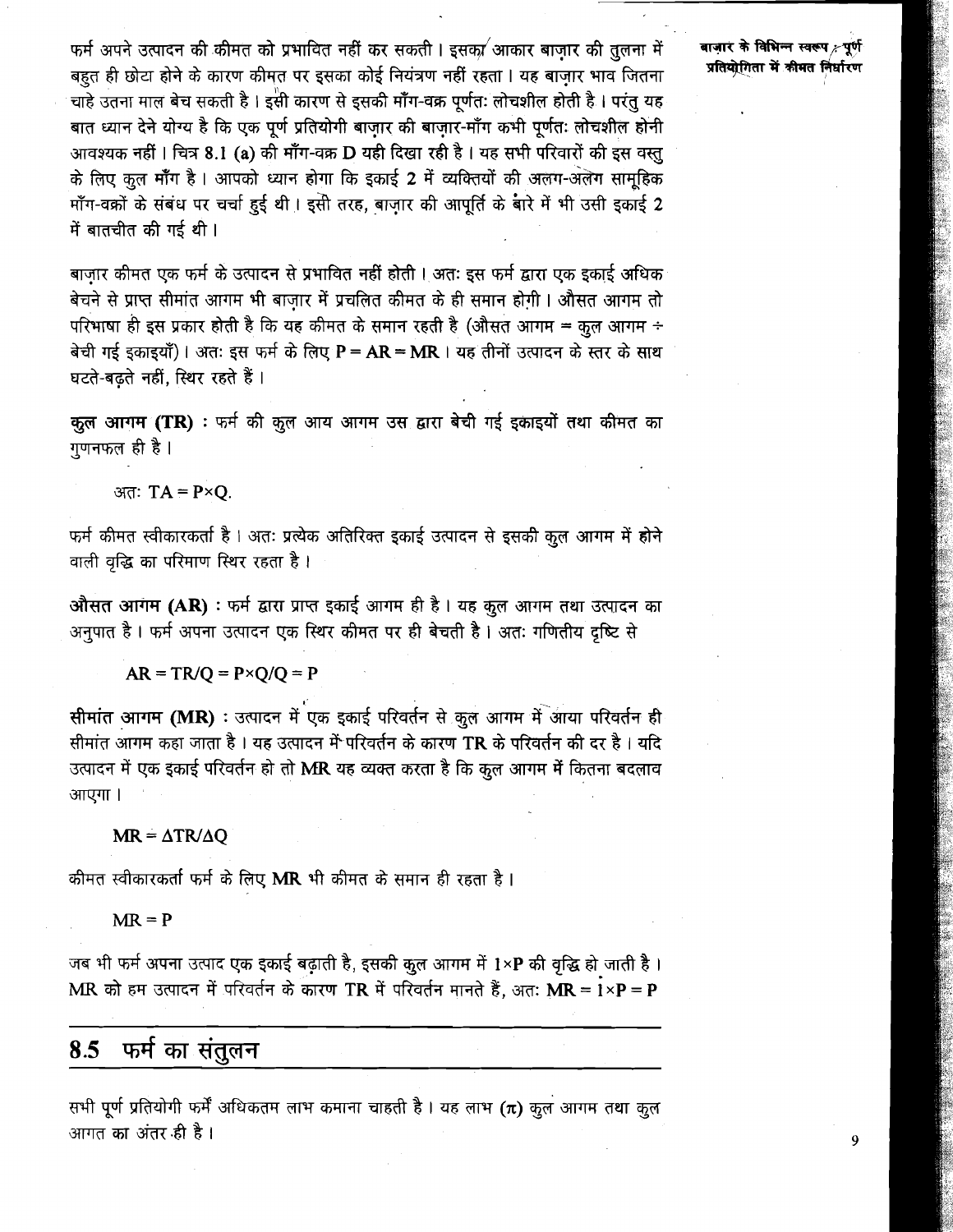## $\pi = TR - TC$

़ैएक फर्म उस समय संतुलन में कही जाती है जब उसका उत्पादन इतना हो कि उसे अधिकतम लाभ ⊥मिले । ⊦

अधिकतम लाभ कमाने के लिए फर्म को कितना उत्पादन करना चाहिए, इस निर्णय में MC तथा MR का बहुत महत्त्व होता है। ये बातें ध्यान रखने योग्य हैं:

- यदि MR > MC तथा MC बढ़ रही हो तो फर्म उत्पादन बढ़ाएगी।
- यदि MR < MC तथा MC बढ रही हो तो फर्म उत्पादन कम करेगी।
- यदि MR = MC तथा MC बढ रही हो तो फर्म का उत्पादन संतुलन स्तर तक पहुँच गया है और लाभ भी अधिकतम हो गए हैं।

अतः एक प्रतियोगी उद्योग में संतुलन के लिए दो शर्तें पूरी होना आवश्यक है:

i) सीमांत आय = सीमांत लागत

ii) संतुलन के पश्चात सीमांत लागत सीमांत आय से अधिक हो।

अल्पेक़ाल और दीर्घकाल दोनों में एक जैसी शर्तें हैं । अंतर केवल इतना है कि अल्पकाल में सामान्य से अधिक लाभ या हानि हो सकती है । ऐसा स्थिर लागतों व फर्मों को उद्योग में प्रवेश करने की या उद्योग छोड़ने की स्वतंत्रता न होना है। दीर्घकाल में न तो असमान्य लाभ होते हैं और न ही कोई हानि । इसके पीछे दो कारण है । एक, सभी लागतें परिवर्तनीय होती है और उत्पादन न करने की दशा में बचा जा सकता है। दूसरे, फर्मों को उद्योग में आने व उद्योग छोड़ने की स्वतंत्रता होती है।

# 8.5.1 अल्पकाल में संतुलन

**विषय प्रवेश :** हमने पिछली इकाई में यह तो बताया ही था कि अल्पकाल वह अवधि है जिसमें फर्म परिवर्तनशील साधनों के प्रयोग में फेरबदल द्वारा अधिकतम लाभ कमाने का प्रयास करती है। इस अवधि में स्थिर साधनों की मात्रा नहीं बदल सकती। अतः अल्पकाल में संतुलन की चर्चा करते समय हमें लागतों की दशा भी स्पष्ट रूप से समझ लेनी चाहिए । यदि फर्मों की लागतें भिन्न-भिन्न हों तो उद्योग की संतुलन स्थिति उस अवस्था से अलग हो जाएगी जब सभी फर्मों की लागतें एक-जैसी रही हों। अतः हम फर्म तथा उद्योग के संतुलन की तीन अवस्थाओं का निरूपण और विश्लेषण करेंगे ।

- क़) सभी साधन समरूप हैं : हमारी पहली अवस्था है कि उत्पादन के सभी साधन समरूप हैं । इनसे उद्यम भी सम्मिलित हैं। अतः सभी उत्पादक इकाइयों में सभी साधनों को एक ही जैसे अनुपात में संयोजित कर उत्पादन सम्पन्न होगा । प्रत्येक फर्म का प्रयास न्यूनतम लागत पर उत्पादन करना है। उनकी लागत-वक्र भी (साधनों की समरूपता तथा समान अनुपातों के कारण) एक-समान होंगी ।
- ख) दूसरी अवस्था में हम यह मान लेते हैं कि अन्य सभी साधन तो समरूप हैं, परंतु उद्यम में कुछ न कुछ अंतर अवश्य होता है। इस मान्यता के परिणामस्वरूप कुछ फर्में अपेक्षाकृत अधिक कुशल हो सकती हैं और वे उन्हीं साधनों का प्रयोग कर अपेक्षकृत कम लागत पर उत्पादन करने में सफल रहती हैं।

 $10<sup>-10</sup>$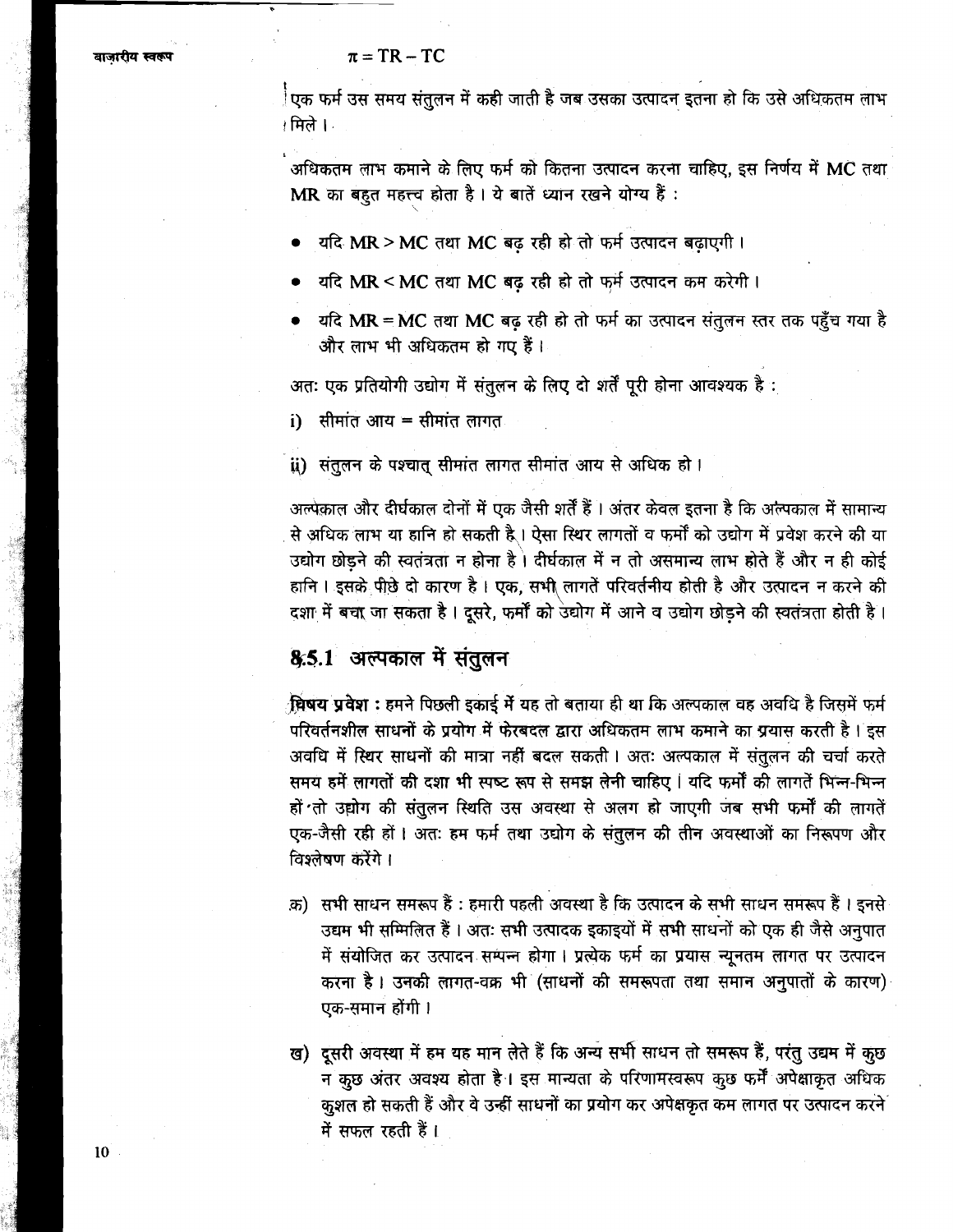ग) तीसरी अवस्था में तो सभी साधनों को विषम माना जा सकता है। अतः केवल उद्यम ही नहीं, वरंन अन्य साधनों की कुशलता में अंतर के कारण भी लागतों में अंतर आ जाएगा !

बाजार के विभिन्न स्वरूप: पूर्ण प्रतियोगिता में कीमत निर्धारण

एक समान लागत की दशा में संतुलन

आइए अब फर्म के अल्पकालीन संतुलन को एक बार फिर एक रेखाचित्र के माध्यम से समझने का प्रयास करें। चित्र 8.2 में हम फर्म के संतुलन की तीन संभव दशाएँ दिखा रहे हैं। हम यह मानकर चल रहे हैं कि यह फर्म साधन बाजार पूर्ण प्रतियोगी खरीदारों में से एक है और वहाँ की नियत कीमतों पर समरूप साधन इकाइयाँ प्राप्त कर उत्पादन कार्य करती हैं। पूर्ण प्रतियोगिता का परम्परागत सिद्धांत इसी पूर्वधारणा पर आधारित है।



चित्र 8.2 : बिंदु N जहाँ MC = AC = AR = MR के अतिरिक्त भी किसी अन्य बिंदु पर अल्पकालीन संतुलन संभव है। यदि अल्पकाल कीमत P<sub>2</sub> > P तो फर्म OM<sub>2</sub> उत्पादन कर P<sub>2</sub>LRS 'अतिशय लाम' कमा सकती है। यदि अल्पकालीन कीमत P1 <P तो फर्म समी लागतें पूरी नहीं कर पाती। फिर भी, यदि कम से कम परिवर्ती लागतें पूरी हो रही हों तो यह उत्पादन करती रहती है। MC की संतुलन शर्त के अनुसार, उत्पादन का स्तर OM, निर्धारित होता है।

चित्र में हमने AC तथा MC वक्रों को बनाया है तथा हम यह मानते हैं कि प्रत्येक फर्म न्यूनतम संभव लागत पर उत्पादन करने का प्रयास करती है। लाभ स्थिति अगर आरंभ में वस्तू की कीमत OP, हो तो क्या होग़ा? सभी फर्म अपना उत्पादन अधिकतम लाभ कमाने की दृष्टि से निश्चित करेंगी। यह स्तर OM, होगा, जिसे प्रतियोगी कीमत OP, पर बेचा जाएगा। औसत लागत M,R होगी तथा प्रति इकाई अतिरिक्त लाभ LR होगा। क्षेत्रफल P,LRS फर्म द्वारा कमाए गए सारे 'असमान्य-लाभ' को दर्शाता है । उद्योग की सभी इकाइयाँ संतुलन में होंगी एवं अधिकतम लाभ कमा रही होंगी ।

सामान्य लाभ स्थिति : अल्पकाल में यह स्थिति बनी रहेगी क्योंकि न तो ये फर्में नई स्थिर लागत-जन्य संयंत्र आदि लगा पाती हैं तथा न ही कोई नई फर्म उद्योग में प्रवेश कर पाती हैं। किंतु दीर्घकाल में नई फर्में बाज़ार में प्रवेश कर असमान्य लाभ समाप्त कर देंगी।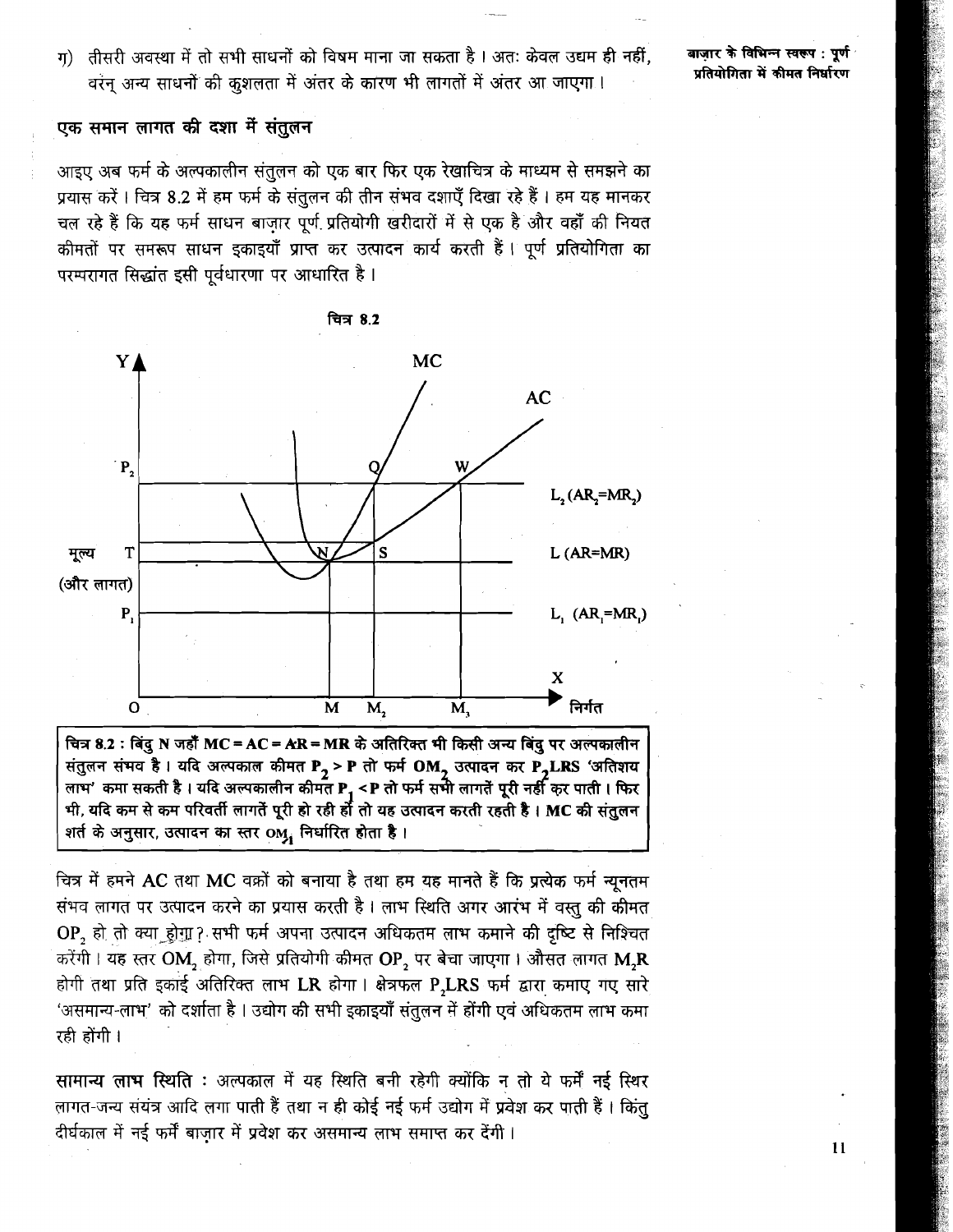सामान्य लाभ स्थिति : यदि कीमत OP, के स्थान पर OP होती तो सभी फर्में OM स्तर पर उत्पादन करते हुए सामान्य लाभ अर्जित करतीं । औसत लागत-वक्र OM उत्पादन स्तर पर औसत आगम को स्पर्श करती। यही अल्पकाल में पूर्ण संतुलन होगा। उद्योग में उतनी ही फर्में होंगी जितनी .<br>हीनी चाहिए तथा वे सभी सामान्य लाभ कमाने की स्थिति में होंगी।

हानि की स्थिति: इसके विपरीत, यदि कीमत OP, हो तो फिर भी इस उद्योग में सभी इकाइयाँ OM, बिंदु पर उत्पादन करते हुए संतुलन प्राप्त करेंगी। पंरतु यह संतुलन ऐसा होगा जिसमें सभी P, QNT के समान हानि उठा रही होंगी। यह हानि का वह न्यूनतम स्तर है जिसे सभी इकाइयों को सहन करना पड़ता है। हाँ, दीर्घकाल तक यह स्थिति नहीं चल सकती। कुछ न कुछ फर्में (दीर्घकाल में) इस उद्योग से बाहर निकल ही जाएँगी । इस प्रकार से शेष फर्में सामान्य लाभ कमा पाएँगी । अब यह स्वाभाविक प्रश्न उठता है कि एक हानि उठा रही फर्म में क्यों बनी रहेगी? फर्म के कार्य करते रहने के लिए यह ज़रूरी है कि उसकी परिवर्तनशील लागतें पूरी होती रहें। इस बात को हम चित्र 8.4 द्वारा समझा रहे हैं। इस चित्र में भी फर्म की लागत-वक्र तथा आगम वक्र दिखाई गई है। फर्म तभी तक काम करते रह सकती है जब तक कि परिवर्ती लागतें पूरी हो रही हों। यदि फिर भी वह काम बंद करने का निर्णय करती है तो उसे अपने स्थिर निवेश को बर्बादी का भारी लाभ उठाना पड़ेगा। यदि वह कार्य करती रहती है तो बाज़ार में उसका स्थान बना रहता है तथा उसकी पूँजी एवं संयंत्र आदि कबाड बनने से बच जाते हैं।





चित्र 8.3 : अल्पकाल में फर्म को OM पर उत्पादन करना ही बेहतर लगता है, यद्यपि कीमत OP औसत लागत MS को पूरा नहीं कर पाती। फर्म की स्थिर लागत TRSV काफी ज़्यादा है। उत्पादन में बने रहते हुए फर्म स्थिर लागत की पूर्ति की ओर TPQV के समान योगदान करती रह सकती है। अतः OP कीमत पर इसका 'न्यूनतम-हानि' उत्पादन स्तर OM होगा।

चित्र 8.3 पर ध्यान दें। कीमत स्तर OP पर फर्म का न्यूनतम-हानि उत्पादन स्तर OM है। अतः कीमत औसत परिवर्ती लागत MV से QV ज़्यादा है। इसी को स्थिर लागत पूरा करने में प्रति इकाई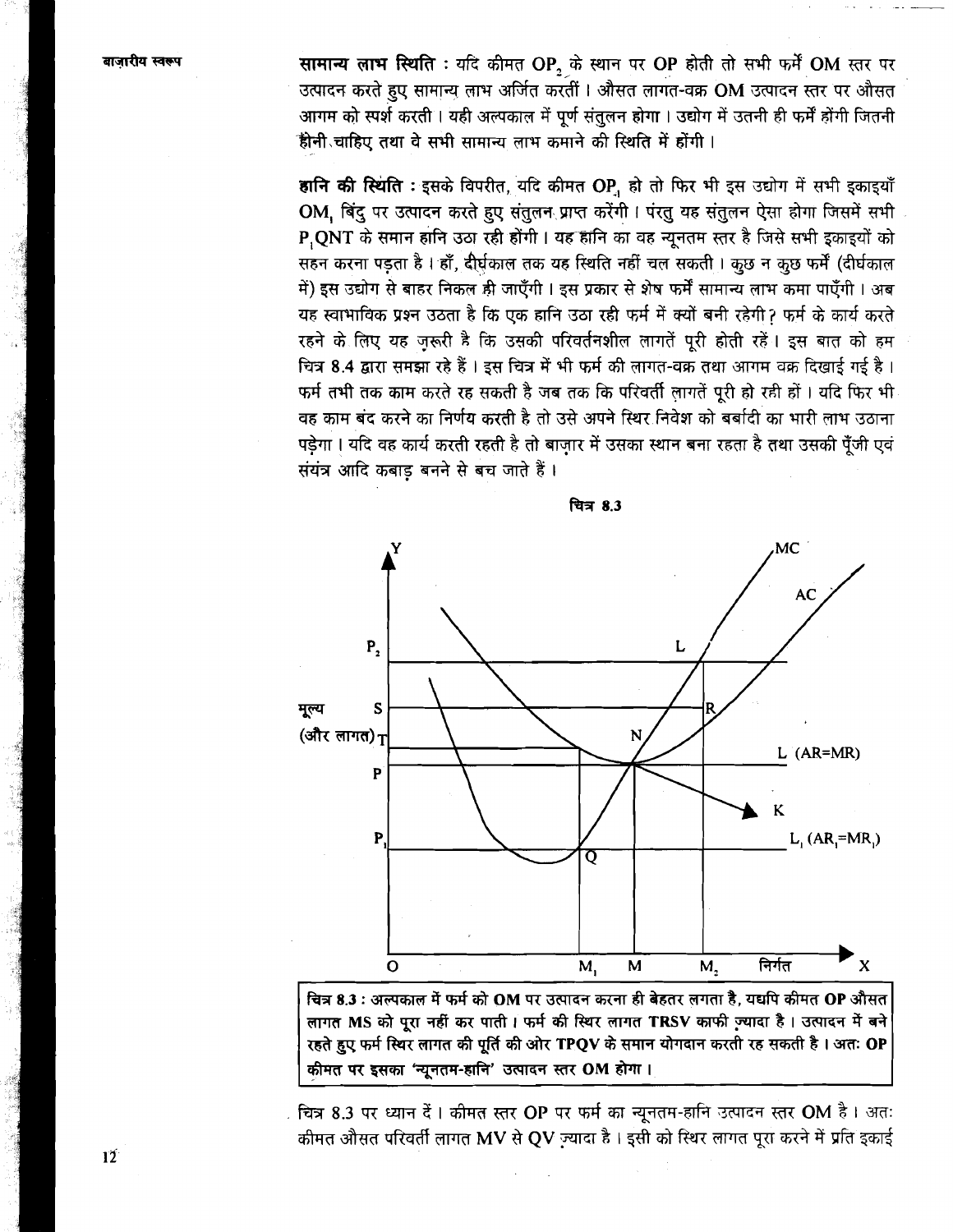योगदान कहा जाता है। इस स्थिति में फर्म को कार्य करते रहना ही श्रेयस्कर लगता है। परिवर्ती लागतों के पूरा होने के बाद स्थिर लागतों का भी कुछ न कुछ हिस्सा तो पूरा हो ही जाता है। हम PQVT को स्थिर लागतों की ओर समग्र योगदान कह सकते हैं। फर्म कार्य करते रहकर अपनी संभावित हानि को इस परिमाण (PQVT) द्वारा कम कर सकती है। फिर भी RSQP के समान हानि इसे बर्दाश्त करनी ही पड़ती है, परंतु यह हानि कुल संभावित हानि अर्थात् कुल स्थिर लागत  $RSVT$  से काफी कम है। अतः उसकी हानि  $RSVT\text{-}POVT$  ही रह जाती है।

यदि अल्पकाल कीमत  $\mathbf{OP}_{\mathbf{1}}$  हो जाए तो फर्म की औसत लागत  $\mathbf{MS}$  रहते हुए उसे प्रति इकाई  $\mathbf{SQ}_{\mathbf{1}}$ हानि उठानी पड़ेगी। यहाँ तो उसकी परिवर्तनशील साधन पर आई लागत भी पूरी नहीं हो पाती।  $OM$  उत्पादन स्तर पर फर्म की हानि में स्थिर लागत  $\overline{\text{RSVT}}$  के अतिरिक्त  $\overline{\text{P}_1\text{Q}_1\text{VT}}$  की ओर वृद्धि हो जाती है । यहाँ तो फर्म को अल्पकाल में भी काम बंद करना ही श्रेयस्कर लगेगा । वास्तव में, यदि फर्म को OT के बराबर न्यूनतम प्रति इकाई कीमत नहीं मिलती, जिससे इसकी परिवर्ती लागत पूरी हो सके. तो वह बिल्कुल ही उत्पादन नहीं कर पाएगी।



है ।

<u>चित्र 8.4</u>

### बाजार के विभिन्न स्वरूप : पुर्ण प्रतियोगिता में कीमत निर्धारण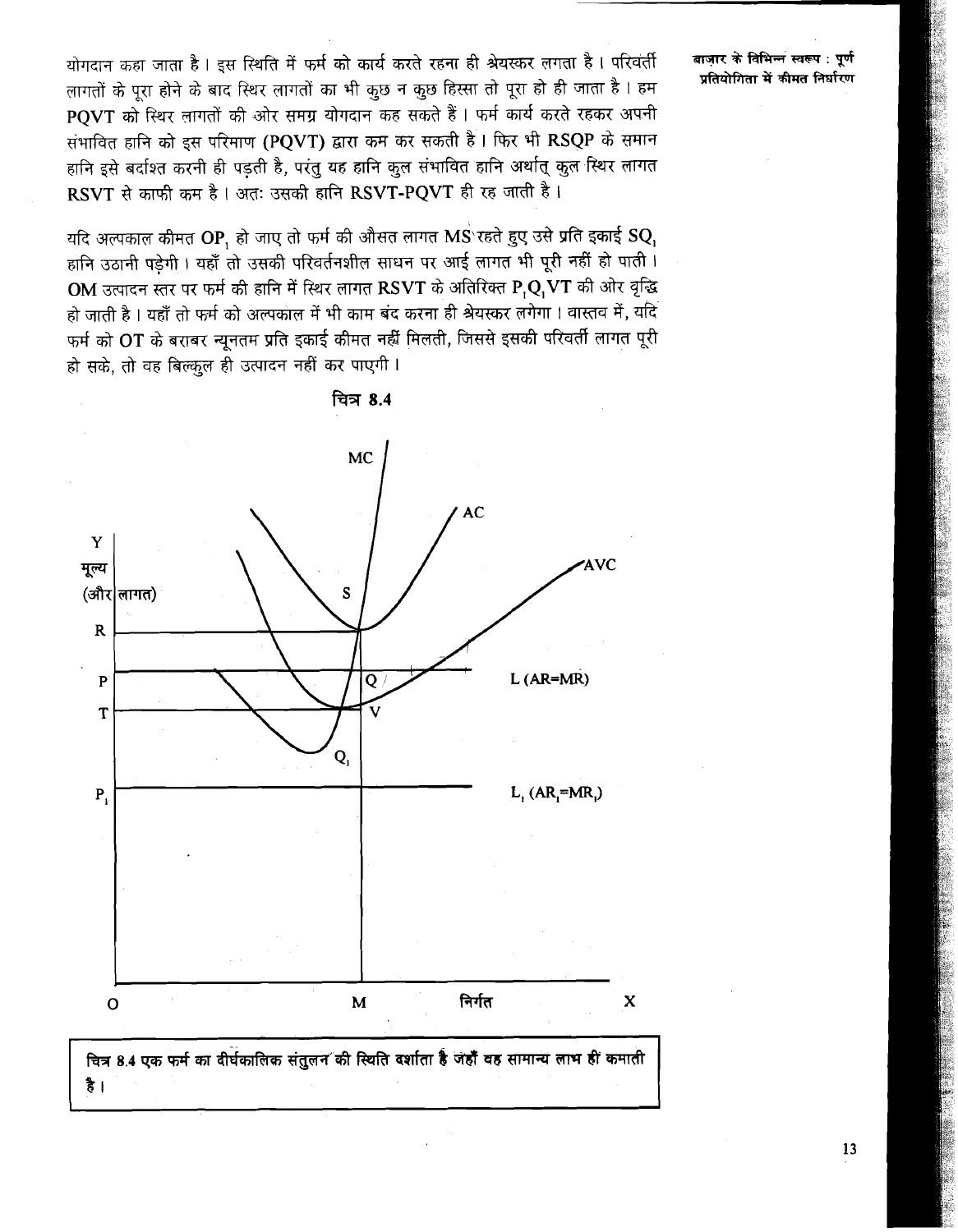# सभी उद्यमी एक समान कुशल न होने की दशा में संतुलन

आइए, अब उस स्थिति पर ध्यान दें जहाँ सभी फर्में एक जैसी कुशल नहीं होतीं । साधनों की कीमतें तो सभी फर्मों के लिए एक-समान रहती हैं, पंरतु उद्यमी की दक्षता में अंतर के कारण कुछ फर्मों की औसत लागत अन्यों के मुकाबले में कम या ज़्यादा हो सकती है । अधिक कुशल उद्यमी कम लागत पर उत्पादन कर सकेंगे। अतः समरूप उत्पादन को एक ही समान कीमत बेचने वाली फर्मों के ्<br>अधिकतम लाभ कमाने वाले उत्पादन स्तर समान नहीं रह पाएँगे । प्रत्येक फर्म का लाभ स्तर भी समान नहीं रहेगा।

मान लीजिए कि उद्योग में चार फर्में हैं । फर्म A का उद्यमी सबसे कुशल है । यह वर्तमान या प्रचलित कीमत पर असमान्य लाभ कमाता है।

फर्म B कम कुशल होने के कारण प्रचलित कीमत पर केवल सामान्य लाभ ही अर्जित कर पाती है। फर्म C और भी कम कुशल है तथा कुछ हानि उठाती है। परंतु यह फर्म अभी भी परिवर्ती लागतें पूरी करने में सफल रहती है। अतः यह अल्पकाल में कार्य करती रह सकती है और इस प्रकार हानि को न्यूनतम स्तर पर बनाए रख सकती है। चौथी फर्म D सभी से ज़्यादा अक़ुशल है। यह तो उत्पादन के किसी स्तर पर परिवर्तनशील लागतें भी पूरी नहीं कर पाती । अतः हानि का स्तर न्यूनतम रखने का इसके पास तो अल्पकाल में भी एक ही रास्ता बचता है–काम बंद करना।

# सभी उत्पादन साधनों की कुशलता भिन्न-भिन्न होने पर संतुलन

तीसरी स्थिति में तो सभी साधनों के दक्षता स्तरों में भिन्नता पाई जाती है। अतः फर्मों की लागतों में अंतर और भी अधिक व्यापक होंगे। ऊपर वाली चार फर्मों जैसी ही स्थिति रहेगी, परंतु फर्मों के बीच लागत स्तरों में अंतर और ज़्यादा महत्त्वपूर्ण हो जाएँगे।

# 8.5.2 दीर्घकाल में संतुलन

हम जानते हैं कि दीर्घकाल में उद्योग में प्रवेश या इससे निर्गमन पर कोई प्रतिबंध नहीं होता । सभी उत्पादक साधन भी पूरी तरह गतिशील होते हैं । पूर्ण प्रतियोगी फर्में सामान्य लाभ कमाती रहेंगी । उद्योग में उस बिंदु तक फर्मों का आना-जाना लगा रहता है जब तक कि सभी का लाभ सामान्य स्तर तक नहीं पहुँच जाता । बाहर से इस उद्योग में वही आएगा जिसे यहाँ पर सामान्य स्तर तक नहीं पहुँच जाता। बाहर से इस उद्योग में वही आएगा जिसे यहाँ पर सामान्य लाभ की आशा हो। वही इस उद्योग को छोड़ेगा जिसे बाहर जाकर कुछ बेहतरी की उम्मीद हो । आइए इसी बात को कुछ और विस्तार से समझें ।

यदि इस उद्योग में सभी फर्मों को असमान्य लाभ हो रहा हो तो नई फर्में इसमें प्रवेश करेंगी और पूर्ति का विस्तार होगा। पूर्ति-वक्र बाहर की ओर खिसककर जाएगा। माँग-वक्र के अपरिवर्तित रहने पर पहले वाली कीमत-स्तर टिक नहीं पाती— पूर्ति की वृद्धि से कीमत कम हो जाएगी । यह कीमत गिरने का क्रम तब तक चलता रहेगा जब तक कि सभी फर्में उस स्थिति में नहीं पहुँच जातीं जहाँ वे केवल अपनी लागतें ही पूरी कर पाती हैं । लाभ का स्तर शून्य हो जाता है ।

दूसरी ओर, यदि उद्योग में घाटे की स्थिति व्याप्त हो तो कुछ फर्में काम बंद कर देती हैं । इससे पूर्ति कम हो जाती हैं, अर्थात् पूर्ति-वक्र बाईं ओर खिसककर जाता है। इसके कारण माँग स्थिर रहने पर कीमत-स्तर ऊपर उठता है । यह निर्गमन एवं कीमत वृद्धि का क्रम तब तक चलता रहता है जब तक बची हुई फर्में अपनी लागतें पूरी कर सामान्य लाभ न कमाने लगें । दीर्घकाल में फर्म के संतुलन चित्र 8.5 में दर्शाया गया है।

14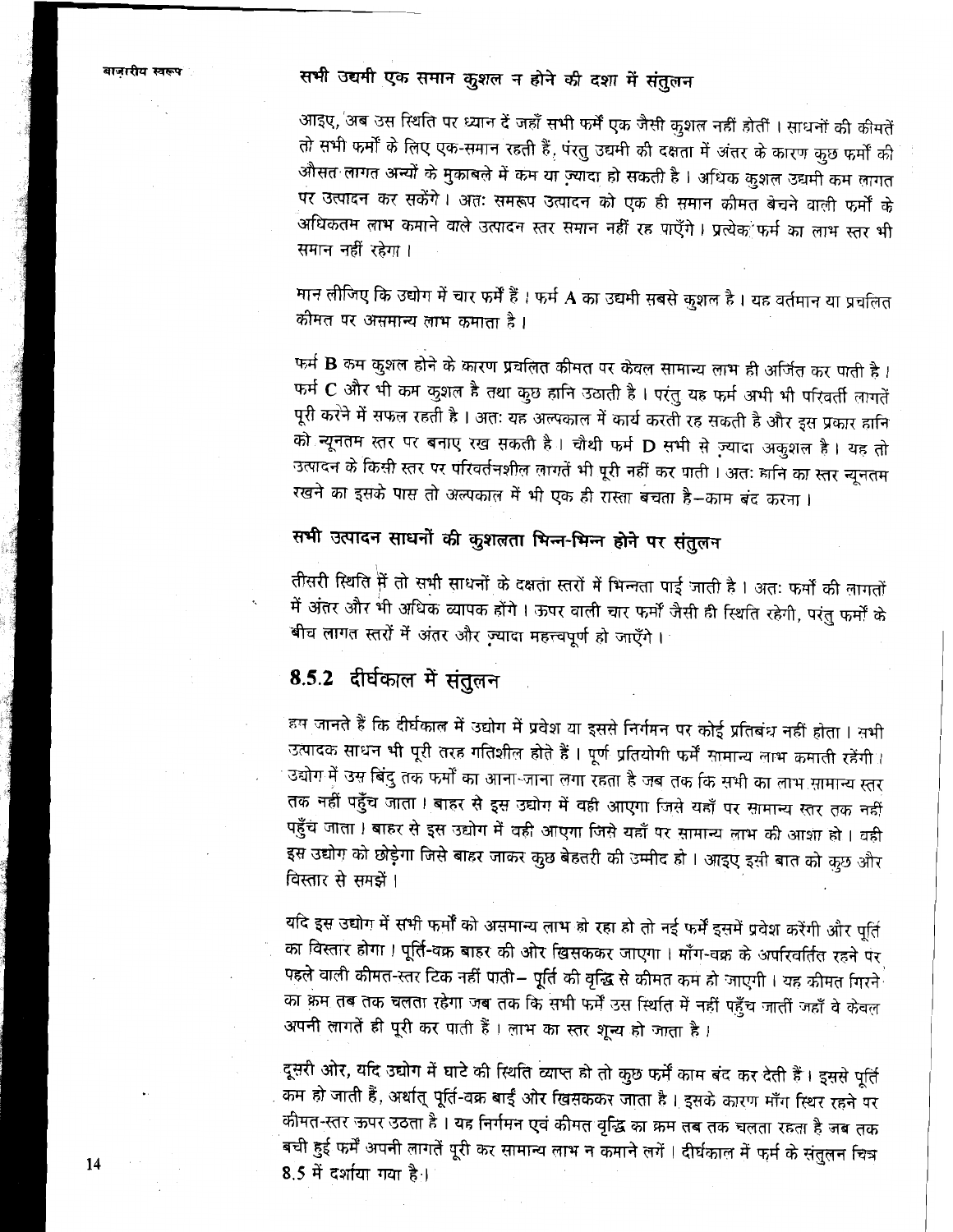

चित्र 8.5

#### 8.6 सामान्य कीमत

मार्शल के अनुसार सामान्य कीमत वह कीमत है जो कि माँग और पूर्ति की वर्तमान दशाओं में अपेक्षित हो सकती है । यहाँ समय बहुत महत्त्वपूर्ण कारक है । दीर्घ एवं अल्पकाल की सामान्य कीमतें अलग-अलग हो सकती हैं। परंतु वास्तविक व्यवहार में दीर्घकालिक सामान्य कीमत स्तर पर हम शायद ही सभी पहुँच पाते हैं। हम जानते हैं कि कल की तरह से ही दीर्घकाल भी कभी नहीं आता। किसी न किसी शर्त में दीर्घकालिक संतुलन के निर्धारित होने से पूर्व ही पून: परिवर्तन हो ही जाता है ।

## बोध प्रश्न 2

- 1) सत्य अथवा असत्य बताइए:
	- सीमांत आगम उत्पादन की प्रति इकाई आगर्म है। क) (सत्य/असत्य)
	- ख) ापूर्ण प्रतियोगिता में फर्म कीमत निर्धारक नहीं होती । (सत्य/असत्य)
	- पूर्ण प्रतियोगिता में फर्मों के प्रवेश और निर्गमन पर ग) कोई रुकावट नहीं होती। (सत्य/असत्य)
	- घ) पूर्ण प्रतियोगिता परिवहन लागतों की उपस्थिति मानकर चलती है।

(सत्य/असत्य)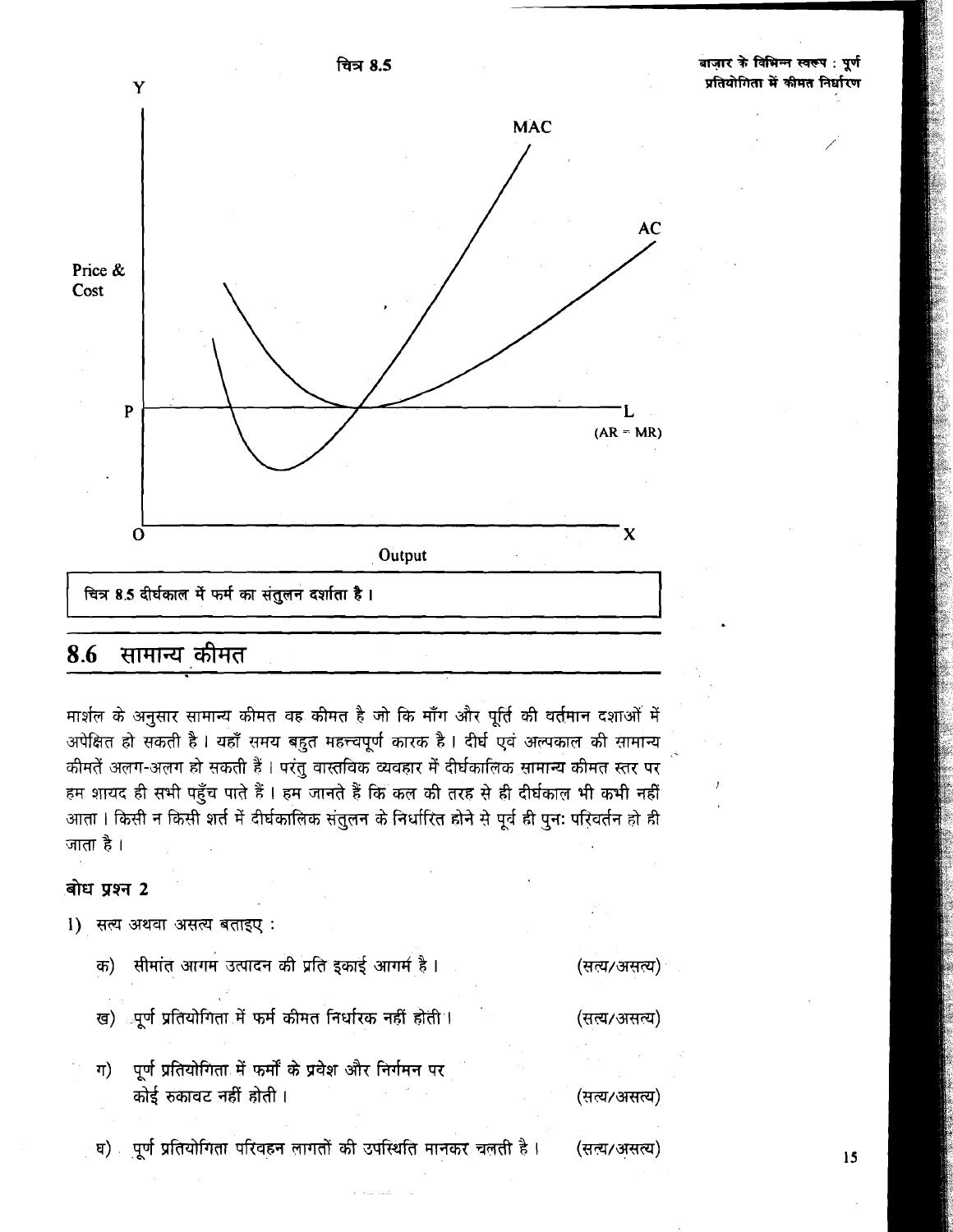2) जब उद्यम के अतिरिक्त सभी साधन समरूप हों तो फर्म का अल्पकालिक संतुलन समझाइए। 3) फर्म का दीर्घकालिक संतुलन समझाइए। 4) हानि उठाने वाली फर्म अल्पकाल में कब उद्योग से बाहर निकल जाती है?

### उत्पादन की बचतें तथा अपबचतें 8.7

अब हम उद्योग की अल्प और दीर्घकालिक पूर्ति-वक्र की रचना की ओर ध्यान देंगे। परंतु उससे पूर्व बाहरी बचतों और अपबचतों का अर्थ बताएँगे। ये बाहरी बचतें/अपबचतें आंतरिक बचतों और अपबचतों से भिन्न होती हैं । आंतरिक बचतें/अपबचतें आंतरिक बचतों और अपबचतों से भिन्न होती हैं। आंतरिक बचतें/अपबचतें तो साधन अनुपातों अथवा आंतरिक संगठन आदि में बदलाव का परिणाम होती हैं ।

दूसरी ओर, बाहरी बचतें/अपबचतें एक फर्म नहीं बल्कि सारे उद्योग के उत्पादन में वृद्धि से जुड़ी हुई हैं। यदि उद्योग के विस्तार से इसकी सभी फर्मों की उत्पादन लागत कम हो जाए तो हम इसे बाहरी मितव्ययता/बचत कहेंगे। दूसरी ओर, उद्योग प्रसार के कारण सभी फर्मों की उत्पादन लागतों में वृद्धि की संभावना को नकारा नहीं जा सकता । यह अपबचत की स्थिति होगी ।

### पूर्ण प्रतियोगी उद्योग का आपूर्ति-वक्र 8.8

इस इकाई में हमारा मुख्य उद्देश्य अंततः पूर्ण प्रतियोगी उद्योग की पूर्ति-वक्र का निर्माण है। किंतु इस पूर्ति-वक्र का आकार सदैव एक जैसा नहीं रहता। यह आकार, आधारभूत उत्पादन शर्तों पर निर्भर करता है तथा उत्पादन शर्तें कुछ मान्यताओं के आधार पर निरूपित होती हैं। सबसे पहली बात तो यही है कि प्रत्येक उत्पादक साधन की सभी इकाइयाँ परस्पर समरूप हैं तथा इस उद्योग के लिए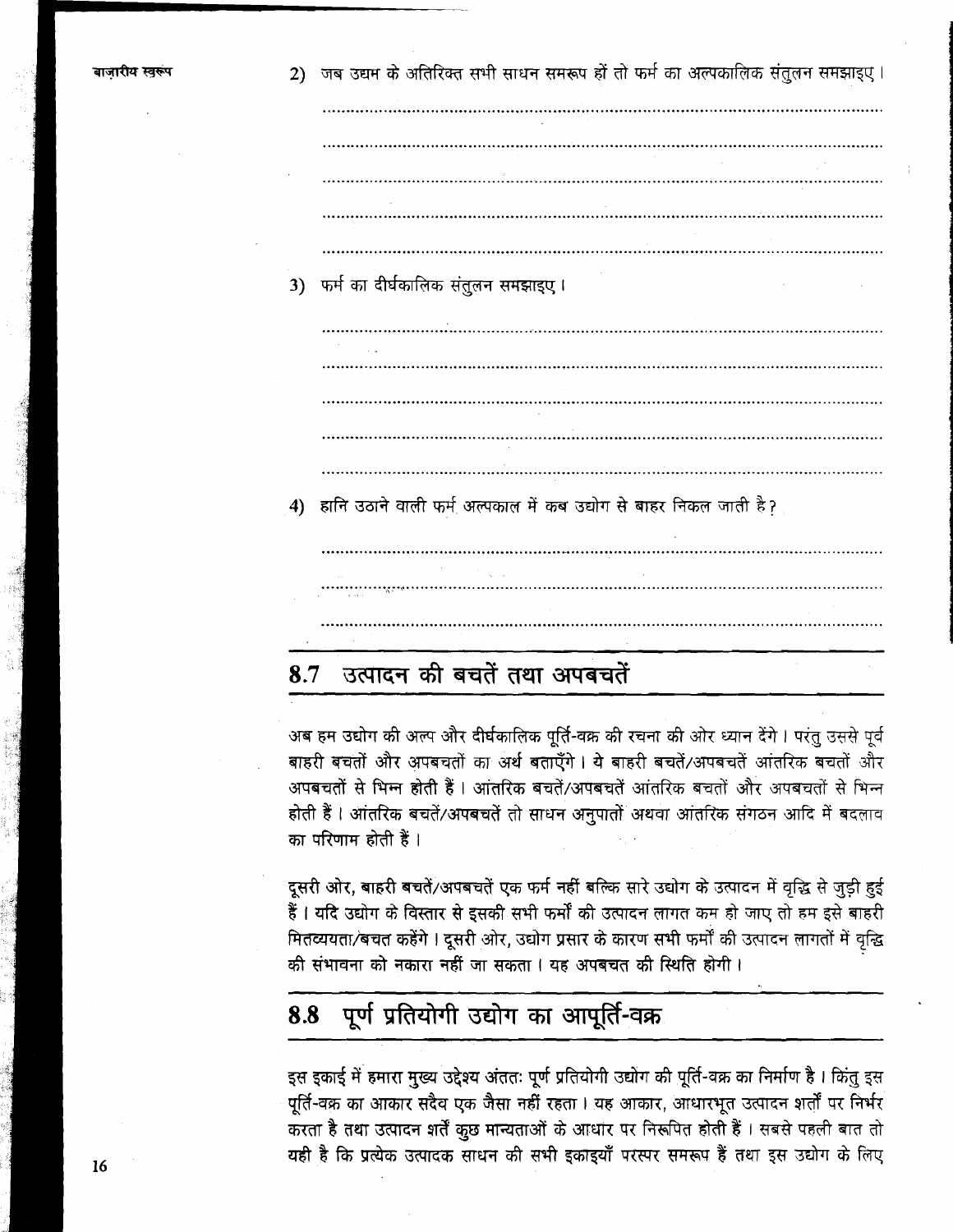उनकी आपूर्ति भी पूर्णतः लोचशील है। हम साधन बाज़ार में भी पूर्ण प्रतियोगिता मानते हैं ताकि उत्पादक को किसी भी साधन की प्रत्येक इकाई के लिए एक जैसी ही कीमत चुकानी पड़े।

बाज़ार के विभिन्न स्वरूप : पुर्ण प्रतियोगिता में कीमत निर्धारण

अल्पकालीन आपूर्ति-वक्र

हम पूर्ण प्रतियोगी उद्योग की पूर्ति-वक्र का निर्धारण तीन प्रकार की अवस्थाओं के अनुरूप करेंगे:

अल्पकालिक पूर्ति-वक्र जबकि उद्योग की घटक फर्मों की संख्या तथा प्रत्येक के उत्पादन का पैमाना स्तर भी पूर्व-निर्धारित होता है।

हम यह मानकर चलते हैं कि सभी फर्में सभी समरूप साधनों का प्रयोग करती हैं। इसी कारण से उनका लागत-वक्र भी एक-समान होगा। प्रत्येक फर्म, प्रारंभिक अवस्था में दीर्घकालिक संतुलन की भाँति OM, उत्पादन OP, कीमत पर बेचती रहेगी (चित्र 8.6)। उद्योग की सभी फर्मों के लिए सीमांत आगम वक्र MR अल्प और दीर्घकालिक सीमांत लागत MC के समान होगी। सभी फर्मों को सामान्य लाभ ही मिलता रहेगा ।



चित्र 8.6

चित्र 8.6 : उद्योग का दीर्घकालीन संतुलन दिखाता है। फर्म OM, उत्पादन OP, कीमत पर बेचते हैं।

आपूर्ति-वक्र का आकार जानने के लिए कीमत में परिवर्तन का प्रभाव जानना होगा। आइए कीमत बढ़ाकर OP, कर दें और देखें कि इस उद्योग की इकाइयाँ किस प्रकार व्यवहार करती हैं। अब प्रत्येक फर्म की AR=MR वक्र P,MR, हो जाती है। अल्पकाल में फर्म अपनी सीमांत आगत पर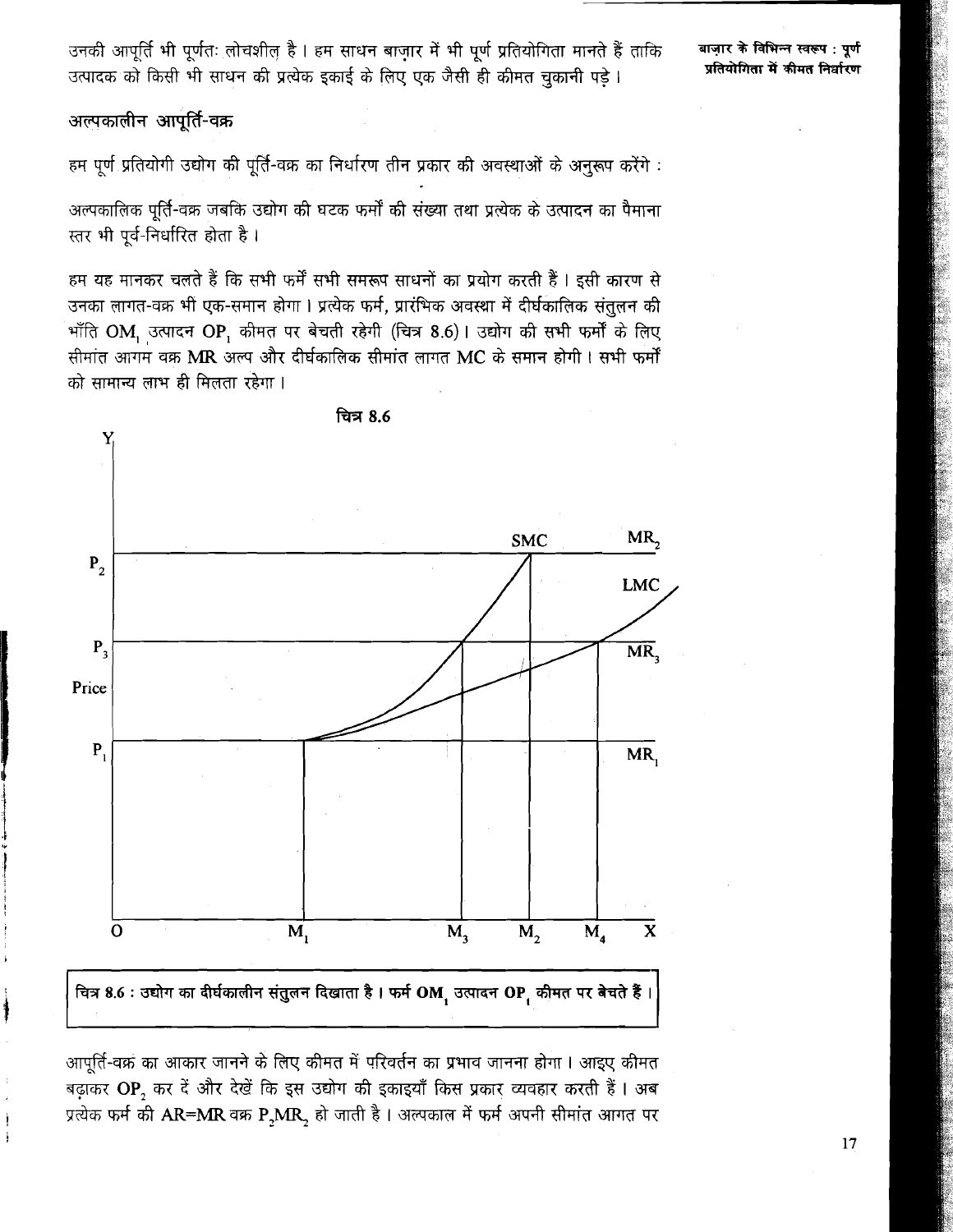ही उत्पादन बढ़ा सकती है। अतः उसकी अल्पकाल सीमांत लागत-वक्र ही अल्पकालिक आपूर्ति-वक्र बन जाती है। अब नई कीमत OP, पर MR = MC द्वारा हमें उत्पादन का नया स्तर OM, प्राप्त होता है। यही बात प्रत्येक फर्म पर लागू होगी। अतः उद्योग का आपूर्ति-वक्र वस्तुतः घटक फर्मों की अल्पकालिक आपूर्ति (सीमांत लागत) वक्रों के क्षैतिज योगफल के समान होगा।

फर्म का दीर्घकालिक पूर्ति-वक्र : प्रत्येक फर्म का उत्पादन बढने पर उद्योग व्यापी पूर्ति-वक्र बाहर की ओर खिसक जाएगा। बाजार में यदि माँग की अवस्था अपरिवर्तित रहे तो नया आपूर्ति-वक्र की अपेक्षा दाहिनी ओर (उसी पुराने) माँग-वक्र को काटेगा। दूसरे शब्दों में, सारा उद्योग अपने बढ़े हुए उत्पादन को अपेक्षाकृत कम कीमत पर ही बेच पाएगा। अतः जब सारी फर्में OP, पाने की आशा में उत्पादन बढ़ा लेती हैं तो उन्हें यह अहसास होता है कि वे ज्यादा माल केवल OP, कीमत पर बेच पाएँगी (OP, < OP,) । हाँ यह सत्य है कि दीर्घकाल में वे OM, स्तर पर उत्पादन कर उसे OP, कीमत पर बेच सकेंगी। यह बात ध्यान देने योग्य है कि अल्पकाल में SMC = MR, द्वारा निर्धारित उत्पाद OM, ही होगा, जो कि OM, से कम है। यह भी स्पष्ट है कि दीर्घकालिक MC वक्र, LMC अल्पकालिक MC वक्र. SLC की अपेक्षा कम तील ढाल वाली रहती है।

लेकिन उद्योग में फर्मों की संख्या स्थिर रहने पर भी उस उद्योग की दीर्घकालिक संतुलन OM, उत्पादन एवं OP, कीमत पर ही होगा। उद्योग की दीर्घकालिक सीमांत लागत-वक्र भी अपेक्षाकृत कम तीखे ढलान की होगी तथा अल्पकाल की अपेक्षा उत्पादन वृद्धि भी अधिक होगी प्रत्येक फर्म का उत्पादन M,M, की बजाए M,M, हो जाएगा । अतः दीर्घकालिक पूर्ति-वक्र भी अल्पकालिक पूर्ति की अपेक्षा धीमे-धीमे ऊपर की ओर उठेगी। अब एक और भी महत्त्वपूर्ण तथ्य पर हमें ध्यान देना होगा : OP, कीमत पर उद्योग की सभी फर्मों की संख्या को अपरिवर्तित रखा है। किंतु पूर्ण प्रतियोगिता में शीघ्र ही नई फर्में इस उद्योग की ओर आकृष्ट होंगी।

# 8.8.1 फर्मों की संख्या में परिवर्तन

उद्योग का दीर्घकालीन पूर्ति-वक्र : आइए अब हम दीर्घकाल में उस स्थिति की ओर ध्यान दें जिसके होने की संभावना अधिक है । यहाँ न केवल फर्मों का आकार बल्कि उनकी संख्या भी बदल सकती है। नई फर्में तब तक इस उद्योग में आती रहेंगी जब तक कि असमान्य लाभ पूरी तरह से समाप्त नहीं हो जाता । अतः यद्यपि अल्पकाल में सभी फर्मों ने OP, कीमत पर OM, उत्पादन करने का प्रयास किया था, परंतु अंततः दीर्घकाल में वे अपनी आरंभिक स्थिति, अर्थात् OP, कीमत पर OM, उत्पादन पर लौट आएँगी। सीमांत आगम वक्र P,MR, हो जाएगा जो कि P,HR, के समान है। यद्यपि सभी फर्में OM, जितना ही उत्पादन करेंगी परंतु फर्मों की संख्या ज़्यादा हो जाने से उद्योग का उत्पादन कहीं ज़्यादा हो जाएगा। नई फर्मों के आगमन के कारण दीर्घकालिक उद्योग-व्यापी पूर्ति-वक्र क्षैतिज अक्ष के समानांतर बन जाएगा। नई फर्में भी पुरानी फर्मों के ही समान होंगी एवं सामान्य लाभ कमाएँगी। अतः सभी साधनों के समरूप होने की दशा में अनिर्बंध प्रवेश के कारण उद्योग की दीर्घकालिक पूर्ति-वक्र क्षैतिज-अक्ष के समानांतर सरल रेखा होगी। प्रत्येक उत्पादन स्तर उसी स्थिर आपूर्ति कीमत पर ही उपलब्ध होता रहेगा।

उद्योग का अल्पकालीन पूर्ति-वक्र : आइए अब साधनों की समरूपता की मान्यता को नकारने का प्रभाव देखें। आमतौर पर ऐसा देखा गया है कि अन्य साधन समान ही रहें तो भी उद्यम की दक्षता के स्तर में अंतर आ ही जाते हैं। परंतु अल्पकाल में पूर्ति-वक्र पर उद्यम कुशलता के अंतरों का खास प्रभाव नहीं पड़ता। वह अभी भी सभी घटक फर्मों की अल्पकालिक लागत-वक्रों के क्षैतिज योग द्वारा ही बनाई जा सकती है। हाँ यह बात अवश्य है कि अब पृथक-पृथक फर्मों के सीमांत लागत-वक्र भिन्न-भिन्न स्वरूप के हो सकते हैं और उनको जोड़ने में कुछ ज़्यादा सावधानी एवं प्रयास ी जरूरत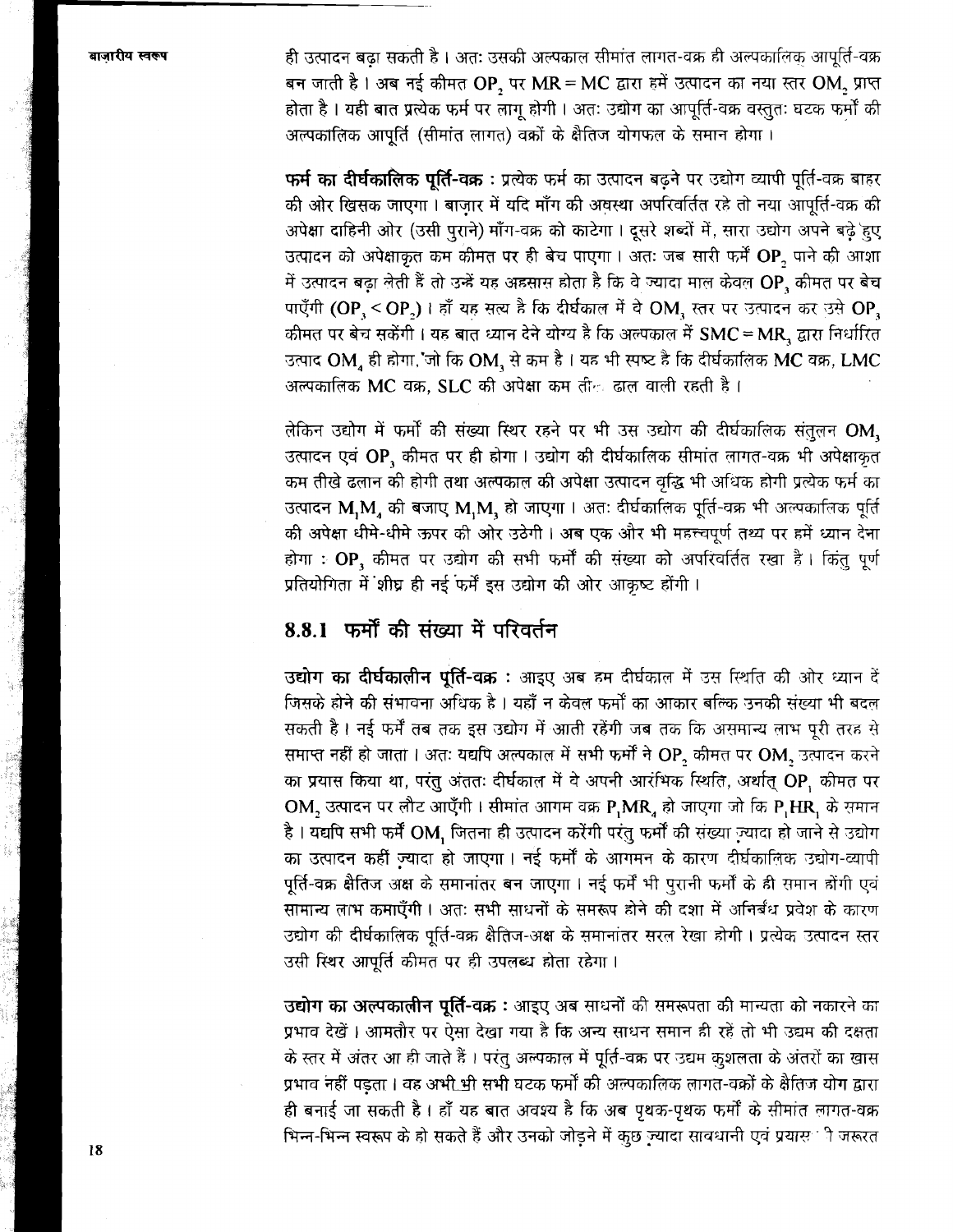पडेगी । अल्पकालिक पूर्ति-वक्र का सामान्य स्वरूप की ओर उठता हुआ होता है, परंतु असमरूप साधन दक्षता के कारण इसका यह उठाव कुछ ज्यादा तीखा हो जाता है।

बाज़ार के विभिन्न स्वरूप : पुर्ण प्रतियोगिता में कीमत निर्धारण

उद्योग में प्रवेश तथा निर्गमन पर कोई बाधा न होने के कारण इसकी दीर्घकालिक पर्ति-वक्र भी ऊपर की ओर उठता हुआ ही बनता है, परंतु उसका उठाव अल्पकालिक पूर्ति की अपेक्षा कम रहता है।

आगतों की कीमतों, तकनीकी ज्ञान, साधनों की गुणवत्ता, फर्मों पर कर आदि किसी भी उत्पादन एवं लागत संबंधों को प्रभावित करने वाले कारक के प्रभावस्वरूप उद्योग की अल्प एवं दीर्घकालिक पर्ति-वक्रों में खिसकन (shift) आती है । उदाहरण के तौर पर, ईंधन और ऊर्जा की कीमतों में वृद्धि सभी चीज़ों की उत्पादन लागत को बढ़ा सकती है। फर्में लागत वृद्धि के कारण उत्पादन घटाने को बाध्य हो जाती है। अतः अल्पकालिक पूर्ति-वक्र बाईं ओर खिसक जाएगी। यह खिसकाव तब तक <sub>.</sub><br>चलता रहेगा जब तक कि एक नया दीर्घकालिक संतुलन कायम नहीं हो जाता ।

## बोध प्रश्न 3

1) संक्षेप में बताइए कि बाहरी बचतें और अपबचतें क्या होती हैं? (50 शब्दों में)

 $\mathcal{L}^{(1)}$  ,  $\mathcal{L}^{(2)}$  ,  $\mathcal{L}^{(3)}$  ,  $\mathcal{L}^{(4)}$  ,  $\mathcal{L}^{(5)}$  ,  $\mathcal{L}^{(6)}$  ,  $\mathcal{L}^{(7)}$  ,  $\mathcal{L}^{(8)}$  ,  $\mathcal{L}^{(8)}$  ,  $\mathcal{L}^{(8)}$  ,  $\mathcal{L}^{(8)}$  ,  $\mathcal{L}^{(8)}$  ,  $\mathcal{L}^{(8)}$  ,  $\mathcal{L}^{(8)}$  ,  $\mathcal{L}^{(8)}$ 2) एक जैसी लागत-वक्रों वाली फर्मों से बने उद्योग की पूर्ति-वक्र का आकार कैसा होगा?  $(50 \text{ sec}^2 \text{ H})$ 3) पूर्ण प्रतियोगी उद्योग के आपूर्ति-वक्र की व्याख्या कीजिए, जबकि फर्मों के आकार और संख्या दोनों ही बदल रहे हों।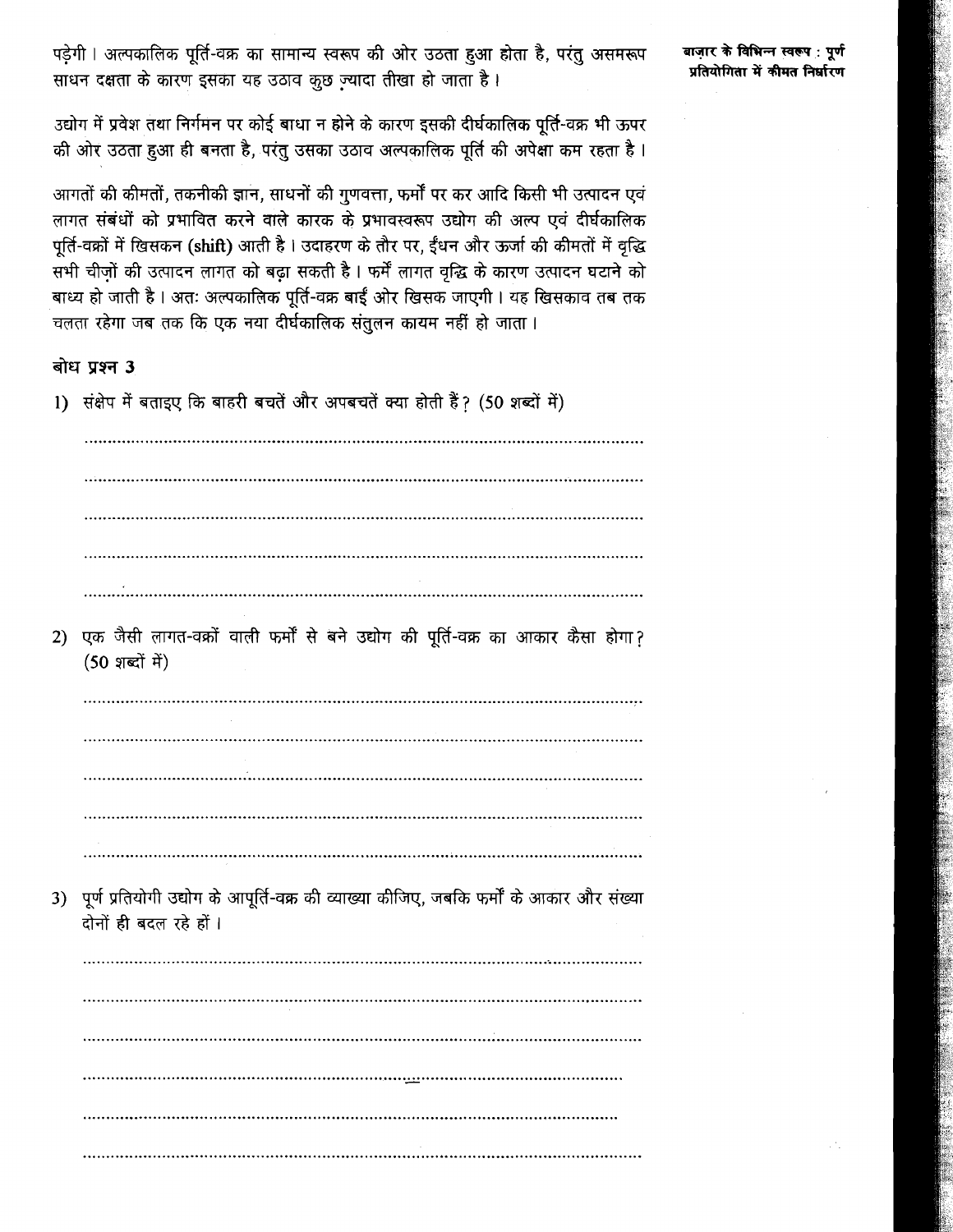#### सारांश 8.9

 $\overline{a}$ 

 $\Delta$ 

इस इकाई में हमने बाज़ार के विभिन्न स्वरूप बताए हैं तथा शुद्ध प्रतियोगिता से भेद करते हुए पूर्ण प्रतियोगिता की व्याख्या की है। उसके लक्षण तथा शर्तें भी बताई गई हैं। पूर्ण प्रतियोगी फर्म कीमत स्वीकारक होती हैं। जहाँ सीमांत आगम वृद्धि सीमांत लागत के समान होता है वहीं फर्म का संतुलन होता है। हमने फर्म के अल्प और दीर्घकालिक संतुलन की व्याख्या भी की है। उद्योग का संतुलन भी समय-अवधि के परिप्रेक्ष्य में समझाया गया है तथा समय तो अल्पकाल एवं दीर्घकाल के सोपानों में बाँटकर यह व्याख्या की गई है।

पूर्ण प्रतियोगी उद्योग के अलग-अलग पहलुओं की चर्चा के आधार पर हम फर्म एवं उद्योग की अल्प एवं दीर्घकालिक पूर्ति-वक्रों का आकर निर्धारित कर पाए हैं।

| 8.10 शब्दावला             |                                                                                                                                                                                                                                                                                                                                               |
|---------------------------|-----------------------------------------------------------------------------------------------------------------------------------------------------------------------------------------------------------------------------------------------------------------------------------------------------------------------------------------------|
| बाहरी बचतें और अपबचतें    | उद्योग के प्रसार से यदि फर्म की उत्पादन लागत कम होती<br>है तो इसे बाहरी बचतें कहा जाता है । इसके विपरीत, यदि<br>लागत बढ़ती है तो यह अपबचत होगी। अपबचत के<br>उदाहरणस्वरूप हम कह सकते हैं कि उद्योग के प्रसार के<br>कारण साधन-विशेष की उपलब्ध कम हो सकती है या<br>फिर परिवहन व्यवस्था में भीड़-भाड़ का दुष्प्रभाव भी<br>लागतों पर पड़ सकता है । |
| आंतरिक बचतें और अपबचतें : | फर्म का उत्पादन बढ़ने पर स्थिर साधनों के बेहतर उपयोग,<br>श्रम-विभाजन तथा विपणन में सुधार आदि से फर्म की<br>लागतें कुछ कम हो जाती हैं । इनके विपरीत, स्थिर साधनों<br>पर अत्यधिक भार पड़ने या स्थिर एवं चल साधनों के<br>अनुपात में बदलाव के कारण कभी-कभी लागतें बढ़ भी<br>जाती हैं । यह अपबचत होती है ।                                         |
| दीर्घकाल                  | वह कालावधि जिसमें फर्म के संयंत्र सहित सभी साधनों में<br>परिवर्तन संभव होता है।                                                                                                                                                                                                                                                               |
| सीमांत लागत (MC)          | एक अतिरिक्त इकाई के उत्पादन पर आई लागत ।                                                                                                                                                                                                                                                                                                      |
| सीमांत आगम (MR)           | एक अतिरिक्त इकाई के विक्रय से मिली अतिरिक्त आगम ।                                                                                                                                                                                                                                                                                             |
| अल्पकाल                   | वह अवधि जब कम से कम एक साधन तो अवश्य स्थिर<br>रहता है ।                                                                                                                                                                                                                                                                                       |